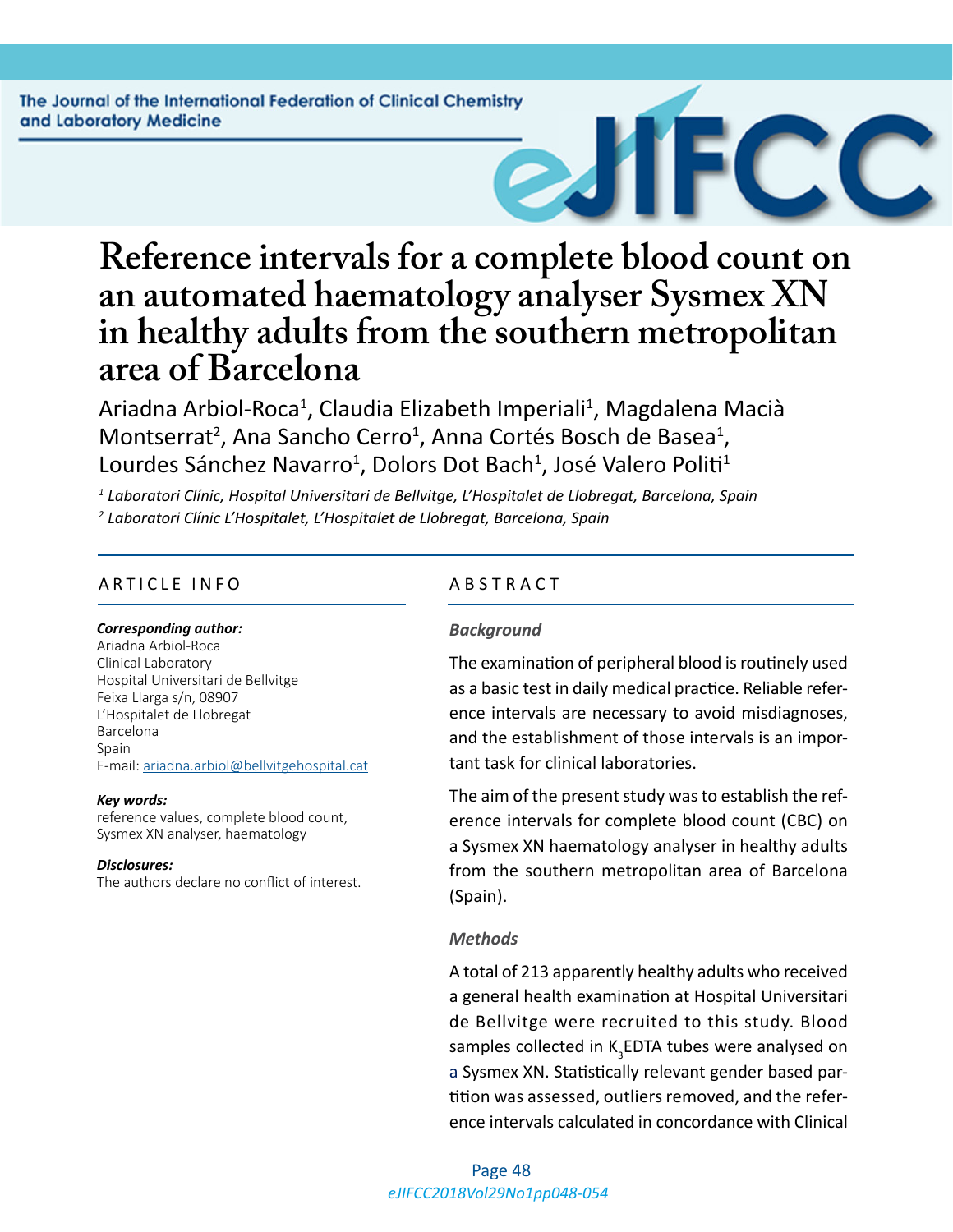and Laboratory Standards Institute (CLSI) EP28- A3C guidelines.

### *Results*

The CBC reference intervals were established in 191 adults (64 men and 127 women) who fulfilled all of the inclusion criteria. Significant gender-dependent differences in red blood cells, haematocrit, haemoglobin and platelets were found. The rest of the CBC reference intervals were obtained from the overall data.

# *Conclusions*

We report CBC reference intervals established on a Sysmex XN analyser, a widely used automated analyser for which reference intervals were previously lacking in the literature. However, these reference intervals we recommend should be validated by individual laboratories for the local population as recommended by CLSI.

#### \*\*\*\*\*

#### **INTRODUCTION**

One of the main aims of clinical laboratories is to provide accurate results as well as appropriate reference intervals for a better interpretation of a patient's results. The reference intervals of a biological parameter depend on the origin of the population and its measurement procedure. Metrological variability is the main reason why different measurement procedures provide different results.

Some international organisations, such as the International Federation of Clinical Chemistry (IFCC), recommend that all clinical laboratories should develop their own biological reference values (1). Moreover, the standard ISO 15189:2012 requires that biological reference intervals be reviewed periodically and whenever there is any change in laboratory technology (2). However, few laboratories currently follow

these recommendations because of its difficulty, large time consumption and high costs.

A complete blood count (CBC) including differential leukocyte count is widely used in clinical practice. Recently developed automated haematology cell counters incorporate technologic improvements including, new parameters and the ability to determining the CBC with better accuracy.

The information from manufacturers about the reference intervals for the CBC is often very limited which highlights the need for laboratories to establish references intervals, that are based on the use of their own equipment and routines. The establishment of local reference intervals for a CBC provides useful data to a laboratory because it reflects the population for which the tests are targeted.

The Sysmex XN-series system (Sysmex, Kobe, Japan) is a recently launched automated haematology analyser with new methods of measurement. Sysmex XN aims to improve the quality of the results of the CBC.

The impedance method is the basis for red blood cell and platelet counts. Some channels count red blood cells and platelets using the sheath flow direct current detection method. The cell signals are sensitively captured because of innovations in the unique digital waveform processing technology.

The haemoglobin concentration is measured using sodium lauryl sulfate (SLS). This reagent haemolysis the red blood cell membrane and SLShaemoglobin shows absorption at a wavelength of 555 nm.

Using a semiconductor laser, flow cytometry counts and classifies cells by irradiating them with a 633 nm laser beam and analysing their forward scattered light (FSC), side scattered light (SSC) and side fluorescent light (SFL). The intensity of the two types of scattered light (FSC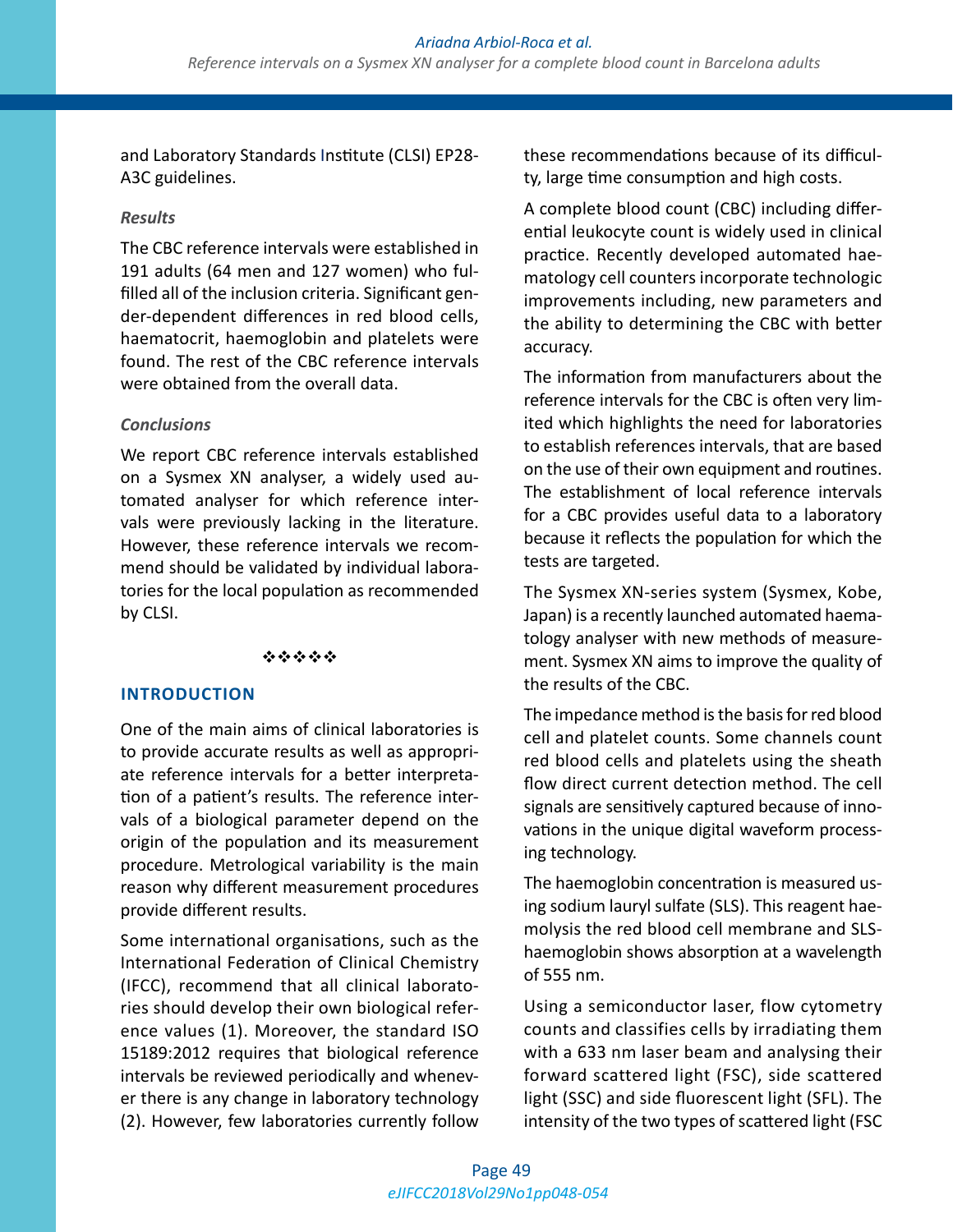and SSC) reflects cell surface structure, particle shape, nucleus form, refractive index and reflectivity of the cells. In general, the FSC signal is stronger for larger cells, and the SSC signal becomes stronger as the intracellular structures become more complex. The intensity of the SFL mainly reflects the type and amount of nucleic acids and cell organelles. These three signals are used to differentiate and count white blood cells, nucleated red blood cells, reticulocytes, and platelets, and to detect abnormal cells and immature cells with the help of unique digital technology and algorithms (3, 4).

The aim of the present study was to establish reference intervals for the following haematology parameters using the Sysmex XN-series analyser in an local adult population: red blood cells (RBC), haematocrit, haemoglobin, mean corpuscular volume (MCV), mean corpuscular haemoglobin (MCH), mean corpuscular haemoglobin concentration (MCHC), erythrocyte distribution width, white blood cells (WBC), neutrophils, lymphocytes, monocytes, eosinophil and basophil counts and differentials, platelets, mean platelet volume (MPV), reticulocyte counts and differentials and erythroblast counts.

#### **MATERIALS AND METHODS**

#### *Subjects and samples*

Our study protocol followed the recommendations of the Clinical and Laboratory Standards Institute (CLSI: former National Council of Clinical Laboratory Services) (5-7) and the International Federation of Clinical Chemistry and Laboratory Medicine (IFCC) (1). The study was performed in accordance with the ethical standards laid down in the 1964 Helsinki Declaration.

The Hospital Universitari de Bellvitge (HUB) is a 700-bed teaching hospital that specialises in adult patient care. It provides assistance to a population of 300,000 inhabitants, and it is also a reference centre for more than 2 million people from the southern metropolitan area of Barcelona. The Clinical Laboratory of the HUB is accredited according to the ISO standard 15189.

To produce the reference values for the haematological parameters, blood samples were obtained from apparently healthy adults who received a general health examination at the HUB. In total, 213 subjects (70 men and 143 women), ranging from 18 to 70 years of age, were enrolled in this study. The different age groups were represented equally. To exclude unhealthy individuals, blood and serum biomarkers from liver and renal function, inflammation and iron status and CBC were evaluated. The following parameters were assessed: CBC, differential leukocyte count and the fraction number of reticulocytes, catalytic concentration of alanine aminotransferase, aspartate aminotransferase, gamma glutamyl transferase and alkaline phosphatase: substance concentration of urea and creatinine and glomerular filtration rate (CKD-EPI) and erythrocyte sedimentation rate (ESR) and mass concentration of ferritin.

Individuals were excluded if they had a result outside of the reference interval for any parameter used in our clinical laboratory. Blood was drawn by venipuncture with the Vacuette® blood collection system (Vacuette Greiner Bio-One GmbH, Frickenhausen, Germany) and BD Vacutainer® system (Beckton Dickinson, San Jose, California, USA). For CBC and ESR, tri-potassium ethylenediaminotetraacetate (K3-EDTA) was used as an anticoagulant, and serum was collected in serum gel tubes for all biochemical parameters.

The CBC and differential leukocyte count was initially performed in the current laboratory haematology analyser, a Pentra DF120 analyser (HORIBA® ABX SAS, Montpellier, France). The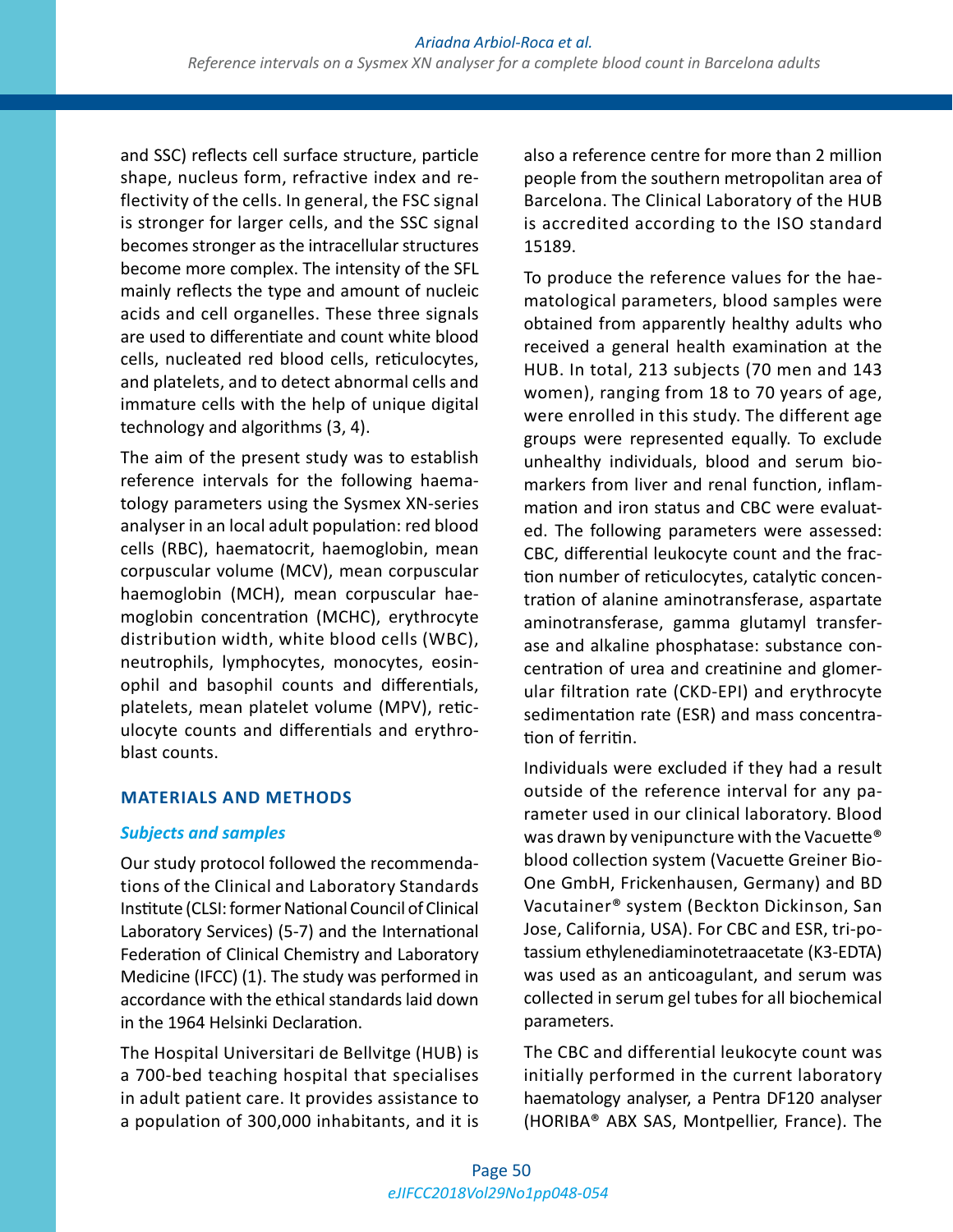erythrocyte sedimentation rate (ESR) was measured using a microagglutination method on TEST 1 (Alifax, Padova, Italy). Biochemical parameters were measured on a Cobas c 711 analyser (Roche Diagnostics®). The measurement method for all parameters was spectrometry molecular absorption, except for the mass concentration of ferritin, which was determined by immunoturbidimetry.

All samples were then processed in the Sysmex XN-2000 analyser within six hours of venipuncture, following International Council for Standardization in Haematology (ICSH) guidelines (8-9).

# *Quality control*

Three-level commercial quality controls (XN-Check Control) were processed daily on the Sysmex XN-2000 system during the study in order to evaluate bias and the between-day analytical imprecision, which fulfilled the metrological requirements.

# *Statistical analysis*

All calculations to determine reference intervals were based on the CLSI guidelines (former National Council of Clinical Laboratory Services) document EP28-A3C (5).

Differences between genders were evaluated using the Harris and Boyd criteria as suggested by CLSI (10). Outliers were detected and excluded from the study by Tukey's boxplot.

Overall and gender stratified data were evaluated for a normal distribution using the Anderson-Darling test. The reference ranges for each parameter were calculated according to the CLSI guidelines document EP28-A3C (5).

All statistical analyses were carried out using Analyse-It software (Analyse-It software Ltd., Leeds, UK) for Microsoft Excel. *P* values of 0.05 or lower were considered to be statistically significant.

# **RESULTS**

Of the 213 subjects who were recruited, 191 (64 men and 127 women) fulfilled all of the inclusion criteria and were selected for the reference interval calculation.

The mean age of all participants at study entry was 42 (±15) years Based on gender, the mean age was 42 ( $\pm$ 14) and 41 ( $\pm$ 15) years for women and men, respectively.

Table 1 shows selected haematology reference intervals for our population. Reference intervals for: RBC, haematocrit, haemoglobin and platelets were defined according to gender as dictated by the Harris and Boyd's Test for partitioning the reference values.

# **DISCUSSION**

Sysmex XN modular system is a new automated haematology analyser that is often used in clinical laboratories in our country. The lack of information from manufacturers about the reference ranges for the CBC parameters highlights the need for laboratories to establish reference intervals for the CBC, using their own equipment and routines. The importance of this study relies on the usefulness of these results for other laboratories with European populations that use this analyser system.

There are previous studies on reference intervals using the Sysmex analysers (XE-Class analysers) (11, 12); however, for the first time, we report reference intervals for parameters on the new Sysmex XN-Class analysers on Spanish population.

We studied blood samples from 191 healthy adults using the Sysmex-XN-2000 analyser, and we calculated reference intervals for the CBC, including leukocyte differential and reticulocytes. We confirmed that there are relevant gender differences for RBC, haematocrit and platelet counts. However, none of the other parameters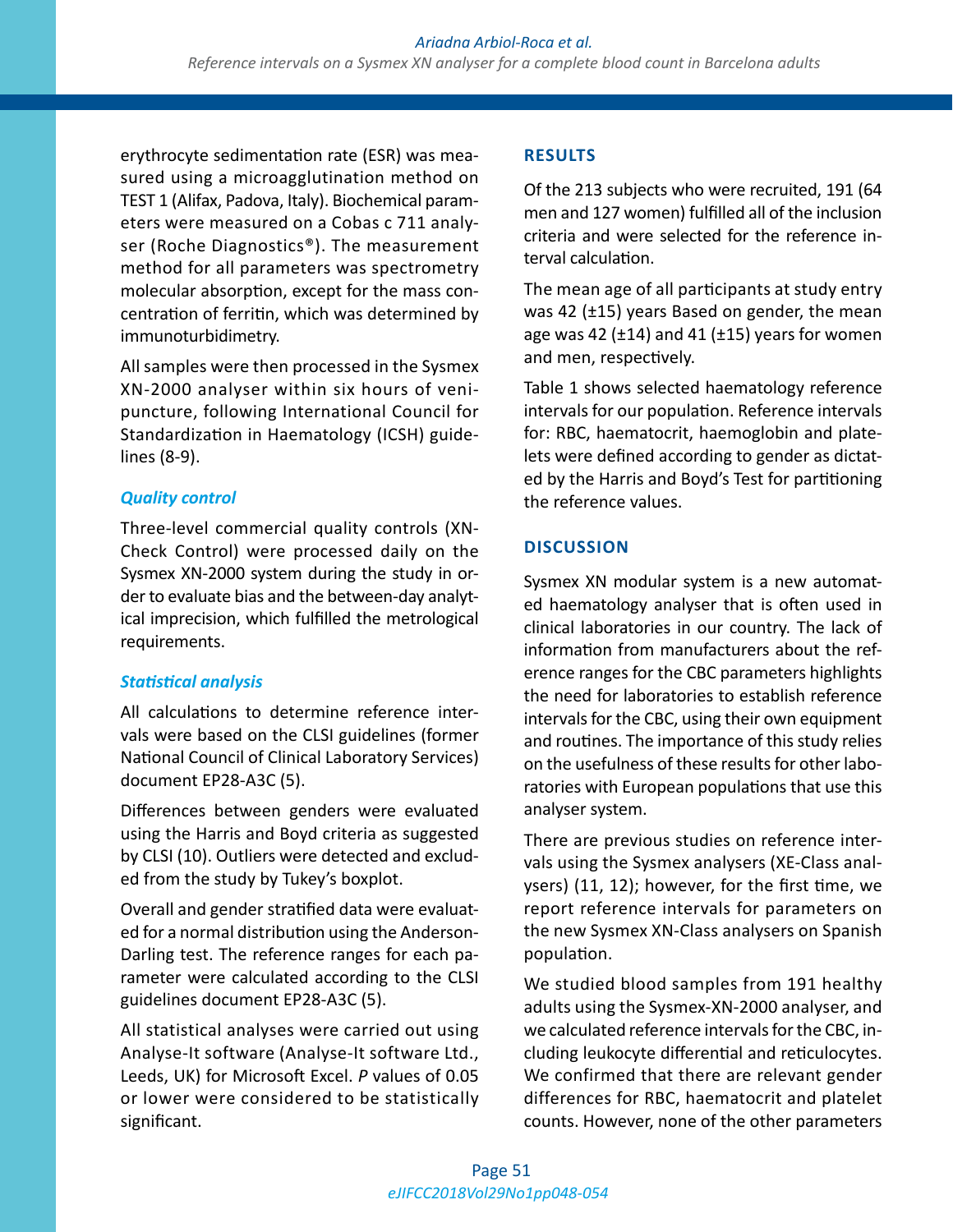#### *Ariadna Arbiol-Roca et al.*

*Reference intervals on a Sysmex XN analyser for a complete blood count in Barcelona adults*

| <b>Table 1</b><br>References intervals for all haematology parameters stratified<br>by gender when it was mandatory |                 |                             |                   |                   |
|---------------------------------------------------------------------------------------------------------------------|-----------------|-----------------------------|-------------------|-------------------|
| <b>Parameters</b>                                                                                                   | <b>Units</b>    | $\mathsf{n}$<br>(men/women) | <b>Men</b>        | <b>Women</b>      |
| Red blood cells (RBC)                                                                                               | $x10^{12}/L$    | 64/126                      | $[4.3 - 5.6]$     | $[3.9 - 5.1]$     |
| Haematocrit                                                                                                         | %               | 59/124                      | $[40 - 50]$       | $[36 - 45]$       |
| Haemoglobin                                                                                                         | g/L             | 59/126                      | $[137.4 - 164.7]$ | $[120.0 - 146.8]$ |
| <b>MCV</b>                                                                                                          | fL              | 188                         | $[83.6 - 97.0]$   |                   |
| <b>MCH</b>                                                                                                          | pg              | 188                         | $[27-32]$         |                   |
| <b>MCHC</b>                                                                                                         | g/L             | 185                         | $[314 - 319]$     |                   |
| Erythrocyte distribution width                                                                                      | %               | 189                         | $[11.6 - 14.3]$   |                   |
| Leukocytes                                                                                                          | $10^9/L$        | 188                         | $[3.9 - 9.5]$     |                   |
| Neutrophils                                                                                                         | $10^9/L$        | 188                         | $[1.5 - 5.7]$     |                   |
| Neutrophils                                                                                                         | %               | 189                         | $[37.1 - 68.4]$   |                   |
| Lymphocytes                                                                                                         | $10^9/L$        | 187                         | $[1.3 - 3.4]$     |                   |
| Lymphocytes                                                                                                         | $\%$            | 190                         | $[21 - 50]$       |                   |
| Monocytes                                                                                                           | $10^9/L$        | 191                         | $[0.31 - 0.92]$   |                   |
| Monocytes                                                                                                           | %               | 188                         | $[5.1 - 11.2]$    |                   |
| Eosinophils                                                                                                         | $10^9/L$        | 181                         | $[0.03 - 0.39]$   |                   |
| Eosinophils                                                                                                         | $\%$            | 188                         | $[0.4 - 6.6]$     |                   |
| <b>Basophils</b>                                                                                                    | $10^9/L$        | 190                         | $[0.01 - 0.09]$   |                   |
| <b>Basophils</b>                                                                                                    | %               | 189                         | $[0.2 - 1.3]$     |                   |
| Platelets                                                                                                           | $10^9/L$        | 63/124                      | $[149-303]$       | $[153 - 368]$     |
| <b>MPV</b>                                                                                                          | fL              | 187                         | $[9.7 - 13.2]$    |                   |
| Reticulocytes                                                                                                       | $10^9/L$        | 113                         | $[34 - 102]$      |                   |
| Reticulocytes                                                                                                       | $\%$            | 113                         | $[0.68 - 1.86]$   |                   |
| Erythroblasts                                                                                                       | /100 Leukocytes | 190                         | $0 - 0.01$        |                   |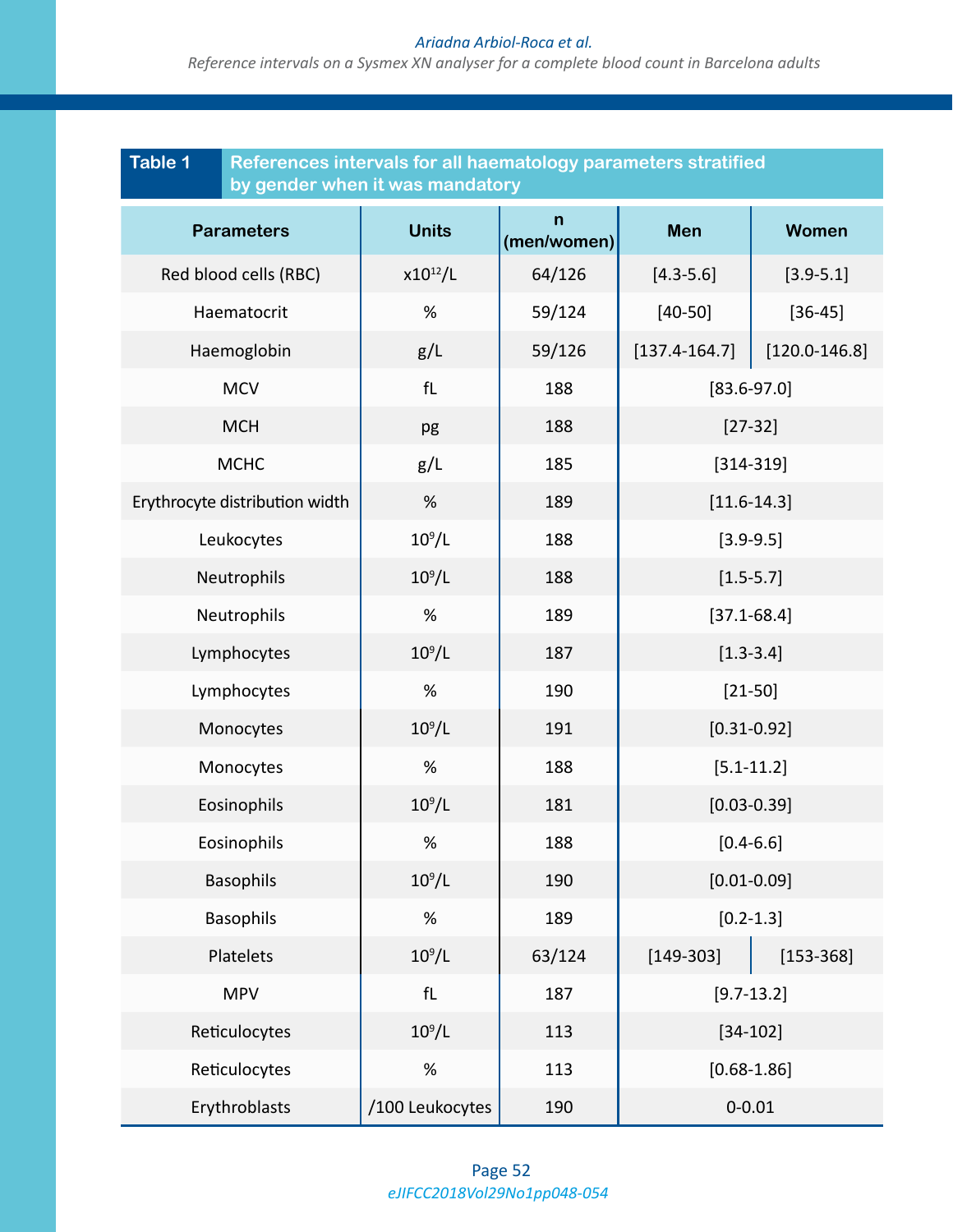showed significant variations by gender, which was in accordance with most of the published data (13-15).

We calculated the reference values for haemoglobin, but we recommend the use of the cut-off value for anaemia defined by the World Health Organization (WHO) (10, 11). The reference interval concept describes the ranges found in studied populations, and WHO definition of anaemia represents a value based on a medical decision. The lower reference value must always be higher than the cut-off for anaemia because it is calculated with healthy subjects that are not anaemics.

The finding of higher values for haemoglobin, haematocrit and erythrocytes in males compared to females may be partly due to the influence of androgens on erythropoiesis, menstrual loss and gravidity. As found in other similar studies, platelet counts in women were higher than men. It seems to reflect different hormonal profiles or a compensatory mechanism associated with menstrual blood loss (15, 16). In the present study, we found a great gender difference in the upper reference limit (303 x  $10^9$ /L for men vs 368 x  $10^9$ /L for women). This was in concordance with the study directed by Pekelharing et al. (11), which was carried out with the Sysmex XE-5000 analyser; more marked differences were observed in the upper reference limit (308  $\times$  10<sup>9</sup>/L and 390  $\times$ 109 /L for men and women, respectively).

As expected, the presented reference intervals are similar to previous published data using Sysmex XE-5000 (11) on a population in the Netherlands. Those findings seem logical because the analysers were similar and in both studies the population was European. However, it is mandatory to establish references intervals when there is a change on routine analyser. It is worth mentioning that the reference range for platelets using the Sysmex technology seems to be lower than most textbook data. Pfaeffli et al. (17) showed that reference limits for Sysmex XE-2100 were 130–330 x 10<sup>9</sup>/L, which is lower than 150–400 x 10<sup>9</sup>/L from the published literature.

Based on the use of the impedance method with the Sysmex technology, the results for platelets do not seem to be interchangeable with the results from other measuring systems that also use the impedance method (18).

At the moment, there are few publications that establish references ranges for CBC in adult population using the Sysmex-XN analyser and that also exhibit significant differences by gender for haemoglobin, RBC, haematocrit and platelet count (19). One of these studies was carried out using samples from an Italian population, and the results were comparable. The results of a second study have been obtained in a Korean population (19). There is enough literature describing relevant differences when comparing references values in different populations, which emphasises the need for population specific reference intervals. Factors like the environment and nutritional status may play an important role (12).

One limitation of our study was the small number of blood samples analysed. However, the method was robust enough to establish reference intervals following the CLSI guidelines when the number of samples was fewer than 120. Also, it has to be considered that age-related differences were not assessed for the establishment of reference intervals due to the limited sample size.

In summary, we established reference intervals for CBC in apparently healthy adults from the southern metropolitan area of Barcelona using the Sysmex-XN analyser. Establishing such intervals is recommended by international guidelines whenever there is a change in any analyser in a clinical laboratory.